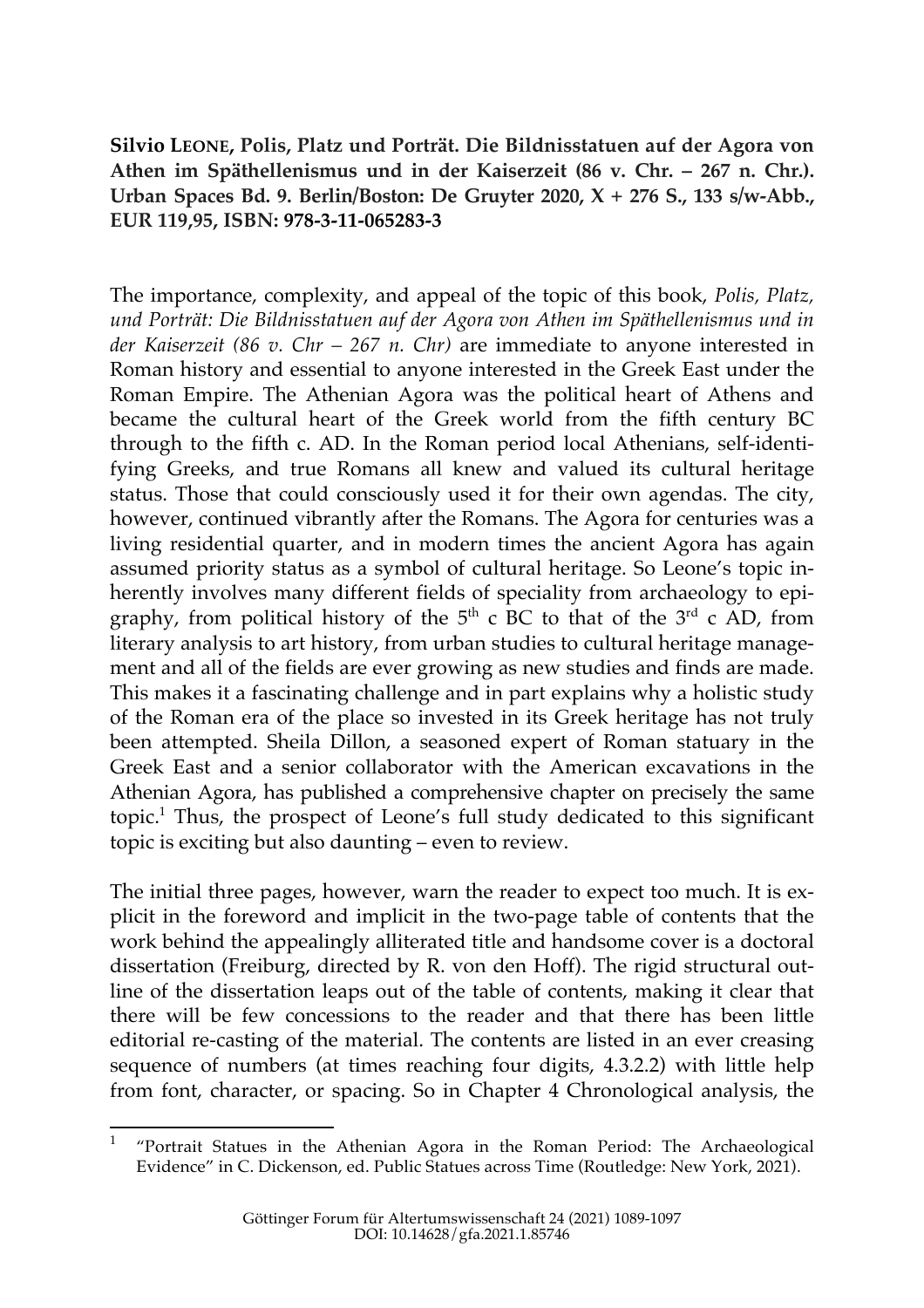table of contents promises a checklist for every chronological division; for example, "Platzanlage und Architektur" (4.1.1, 4.2.1, 4.3.1 and 4.4.1), "Bildnisstatuen" (4.1.2, 4.2.2, 4.2.3, and 4.2.4), "Andere Bildwerke" (4.1.3, 4.2.3, 4.3.3, 4.4.3). The repeating entries obscure the unique entries in each section. In Chapter 5, the repetition is not lateral but vertical. Subheadings and then sub-subheadings of the same title; for example, 5.1.3 "Monumentformen und Materialen", 5.1.3.1 "Statuen und Basen", 5.1.3.2 "Materialen". It may not be out of place to wonder how accessible this kind of formatting is.

The content of this work, however, is informed and intelligent. The premise, that the statue habit (the process and dialogue of ostentatious commemoration) is an important barometer of historic (social, religious, political) concerns, is valid and widely accepted in the field. Because statue monuments dominated the visual landscapes and spatial experience of the inhabitants of every city in antiquity, the statue habit has been a focal point of departure for various rich studies concerning the classical world for now over thirty years. Furthermore, one notes more broadly that demonstrations around modern honorific statues in the USA and UK in 2020-2021 have manifested the veracity of the academic premise to the general public. Leone applies this premise to the statuary habit of the open space of the Athenian Agora during the Roman period, the almost four centuries from the sack of Sulla to the sack of the Heruli. These monuments had not been the subject of such attention until the publication after this book of the chapter by Dillon, noted above. The focus here is primarily on three intertwined themes of statue habit and the place – the city's approach to and integration of a new category of honorand, the Roman leader, how this body of material reflects changes in social fabric and status of the city, and how the context uses, creates and maintains internal historic references which shape group memory and identity for the city. To trace these themes in the Roman period, the author uses three bodies of evidence: literary, archaeological, and epigraphic. Of these the evidence most used is Pausanias (Ch. 2), a corpus of bases and some statuary found in the general area of the Agora (with one exception a base from the Acropolis) (fully presented in a catalogue), and the textual information recorded on the bases plus the information from one decree (also in the catalogue). In general, the results are cautious and perhaps predictable within the framework of the Greek East under Roman rule but the annotated discussion touches continually and reasonably on interesting topics.

Chapter 1 the Introduction presents the aims of the study, a full description of the state of the research (which includes a comprehensive summary of the scholarship on the Agora), and a sensible methodology. It will use primarily the evidence of statue bases for bronze statues. These of course were not limited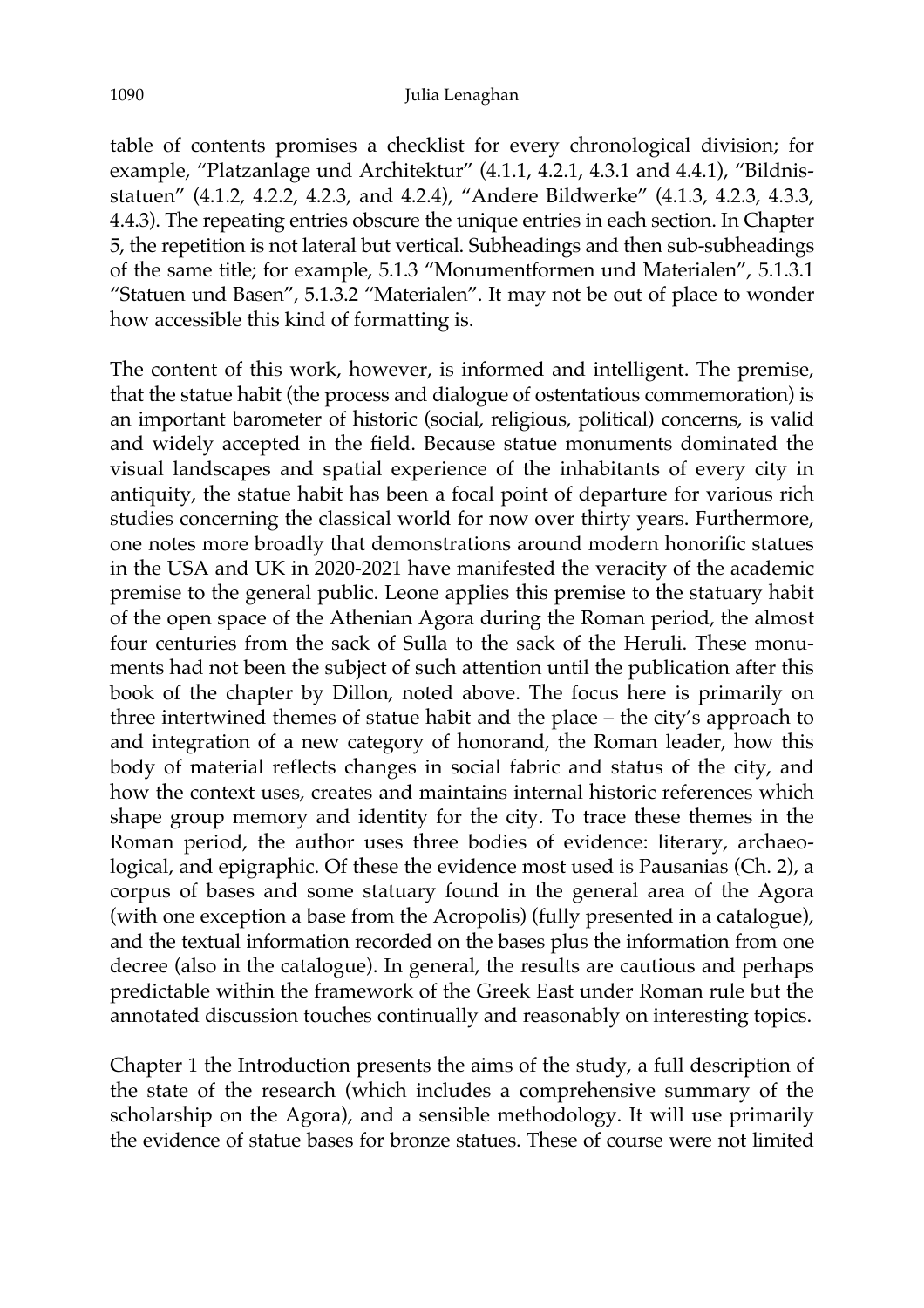to the Agora but the Agora was the place where the city (the polis, the demos, the boule, the areopagus) would most naturally place its dedications. <sup>2</sup> Chapter 2 On Pausanias and Chapter 3 On the Agora immediately before and after Sulla provide further introductory stage-setting material.

The author dedicates Chapter 2 entirely to Pausanias whose visit to the Agora is an important testimony but notably lacks mention – with the exception of the statue of Hadrian – of the statuary of the Roman period. By examining the path which Pausanias followed, the monuments which he noted, and the context in which he wrote, the author reminds the reader that the helleno-centric Pausanias in the second century AD was not inclusive, enjoyed finding opportunities to add commentary relating to beloved historic Greek authors, had a conscious agenda to emphasize events before 146 BC (the Sack of Corinth) and after Hadrian, and preferred monuments of historic people which were interchangeable with the person because these monuments served as points of departure for stories/history lessons (*logoi*). The content is careful and clear, and the author adds a few good points to this much-discussed topic. A nice detail is a table on p. 31, in which the author presents statistically the number of statues mentioned divided by subject (23 divinities, 23 historic personage, 13 eponymous heros), the number in each category that are actually mentioned as statues as opposed to real people (that is, monuments denoted by *agalma, eikōn, andrias* plus genitive as opposed to those referred to by name) and the number in each category which lead to *logoi*. The conclusion, that the portrait statues have a more immediate presence than statues of divinities (only 1 in 8 as opposed to almost 1 in 2 is referred to with a statue image word) and trigger more stories (1:4 vs. 1:10) is unsurprising but clearly demonstrated. The chart also shows that the sculptors of the portrait statues are rarely mentioned (1 in 23 cases vs 10 in 23 cases) but here the absence of the statue itself, on which the sculptor might have put his name, is not considered. In any case, the entire making process of the statues is not a point of interest for Leone anywhere in the book and here he is keen to emphasize Pausanias' view of the statues as people and history. This reinforces the importance of statuary for society as collective memory and history. The effectiveness of the chart makes one wonder whether the author might have included comparative charts for the Acropolis or Athens in general.

Chapter 3 first takes the reader on a journey through the statue landscape of the Agora, quadrant by quadrant, prior to Sulla's entrance into the city in 90 BC. Running through all of the Agora's statuary evidence of all types (literary, archaeological, and epigraphic) and mentioning almost all the monuments

!!!!!!!!!!!!!!!!!!!!!!!!!!!!!!!!!!!!!!!!!!!!!!!!!!!!!!!!!!!!

<sup>&</sup>lt;sup>2</sup> One returns to this methodology only after finishing the book and the catalogue – see below.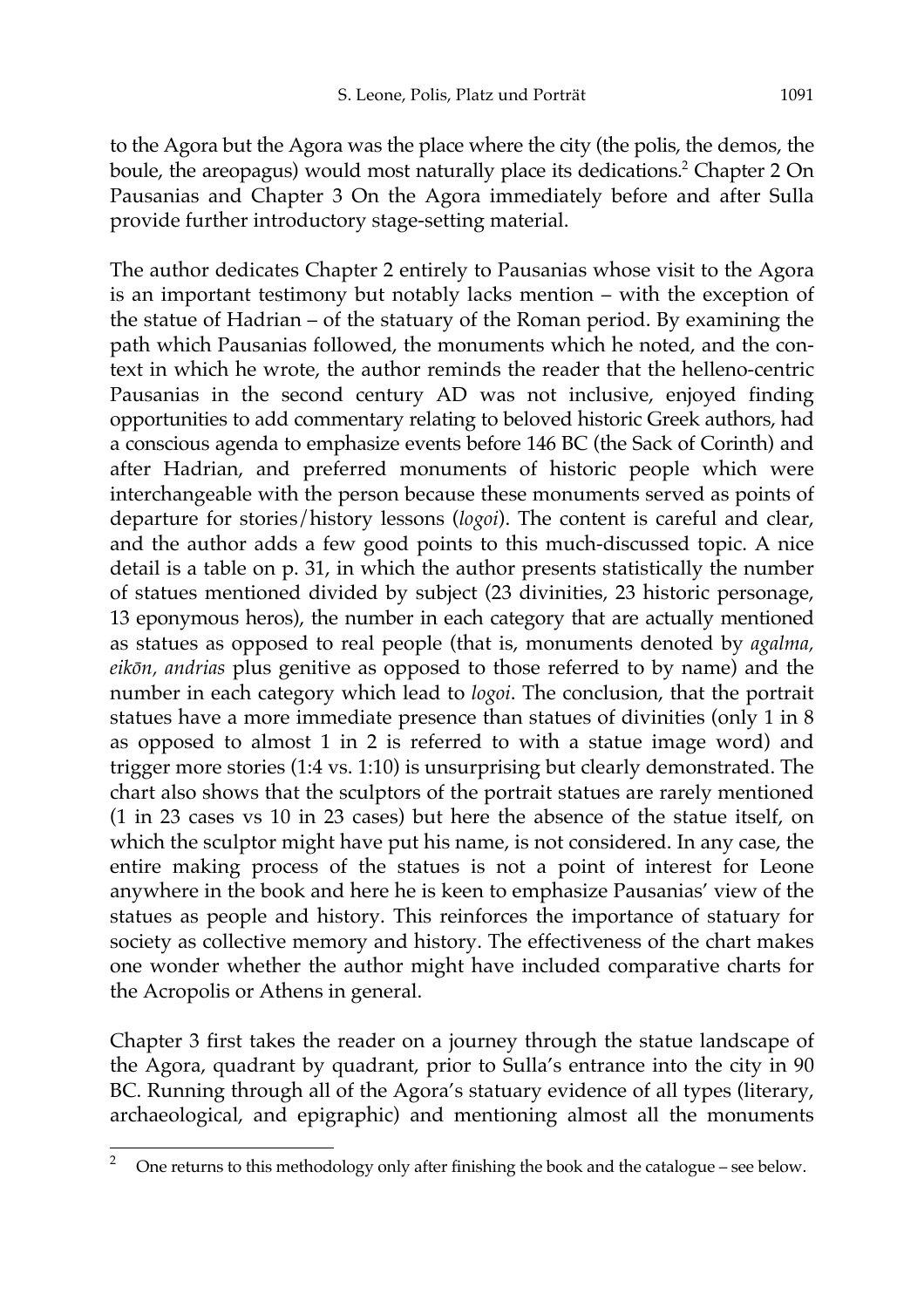erected prior to 90 BC attested in literature (for example, the Tyrannicides, Eirene, Demosthenes), the author here prepares the reader with the reference points (most of which were already mentioned in the preceding chapter on Pausanias) by which the Roman period monuments will be measured. The second part of the chapter argues that these monuments survived the forces of Sulla because damage caused by his troops was more a literary *topos* than an archaeological fact. They will therefore be a presence alongside which the Roman period material grows. Interestingly, here he notes also the presence of votive statues which get little or no mention anywhere else in the study.

Chapter 4 presents the material substance of the book, dividing it chronologically into sections of easily comprehensible political eras: Sulla to the end of the Republic, Augustus and the Julio-Claudians, the Flavians through Hadrian, the Antonines to the Herulii. It discusses the main building projects of each era, indicative of the interests/focal points of each era, and then lists the statue monuments. In the late Republican period, the new Roman honorand is readily accepted, well-represented by 10 honours and the monument for Cassius and Brutus significantly placed near the Tyrannicides. The Julio-Claudian period includes the easy shift from the Hellenistic ruler Attalos II reused to represent the Emperor Tiberius and statue bases for bronzes of Claudius as Apollo Patroos and Livia as Boulaia. The late first to early second century is marked by the honours for the Emperor Hadrian [1 base, 1 marble statue, 2 statues seen by Pausanias (cats. 70-73), and 29 altars as compared to the evidence for not one portrait statue of Augustus and only 7 altars] and the significance of a potentially large monument for the Ti. Cl. Atticus Herodes, father of the famous Herodes Atticus) which likely included 13 bases (6 attested, cats. 74-79, for him and possibly the same number for his wife, cat. 80), one statue from each deme. The Antonine to Herulian period shows few imperial honours, many locals, and a collection of marble statues perhaps of cultural figures from the Odeion. There are short sections on the non-portrait statues for each period, which are indeed scant in comparison and here one wonders about the inclusion of an 'Augustan' (dated only by its script) base for Lykourgos the Orator (cat. 28). All of the monuments discussed are to be revisited in different thematic sections in Chapter 5, analysis by theme as opposed to chronology.

Yet in this chapter 4 the reader begins to sense some of the methodological weaknesses in the work. It (4.3.2) introduces a base for a statue of Trajan found just north of the Library of Pantainos and a marble statuary fragment found in room 2 of the building but then omits both from the catalogue because the base suits an intercolumniation and the fine surface of the statuary suggests it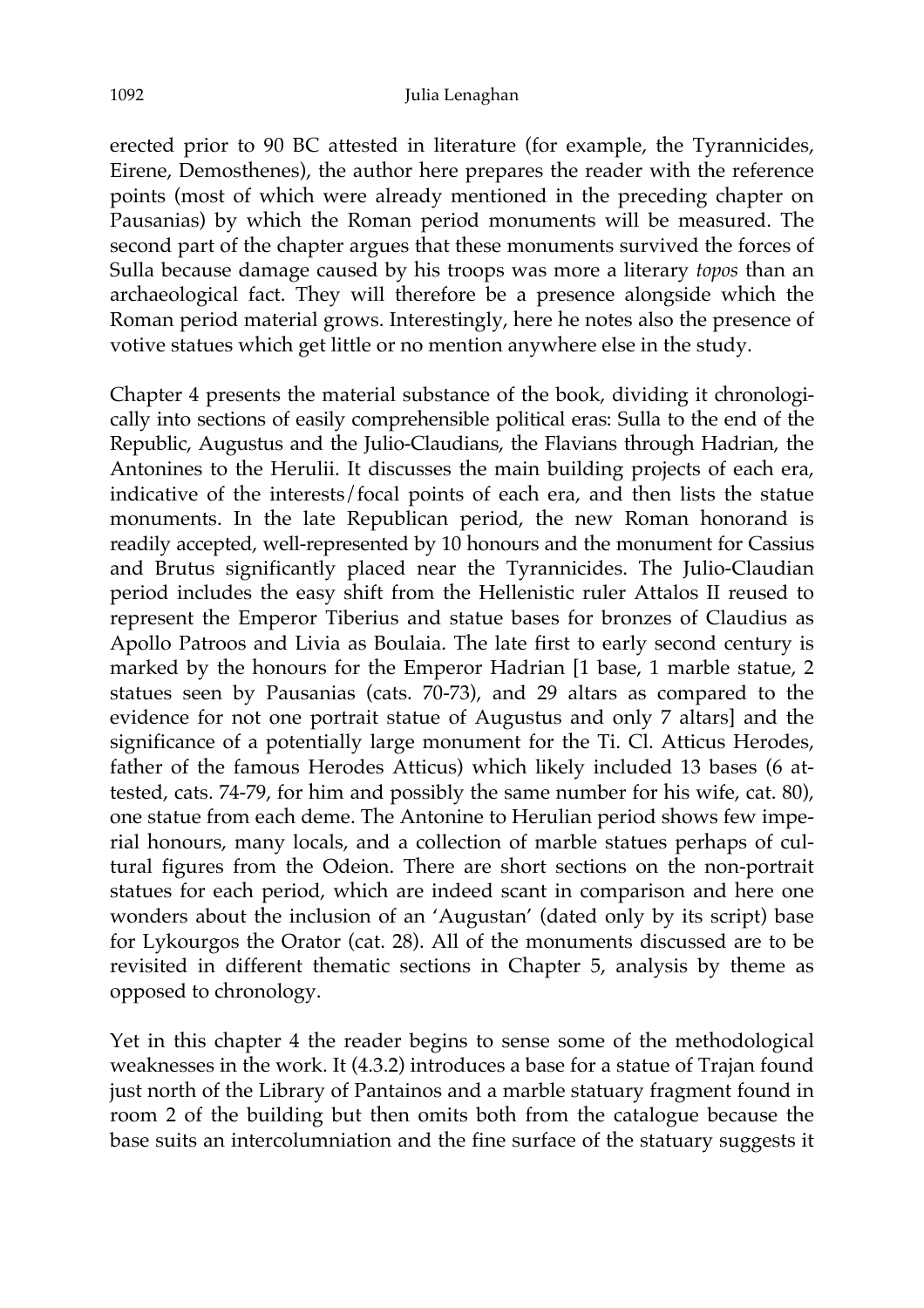was always indoors. However, another very fragmentary base (cat. 61) found in the same general area is included. The reader immediately wonders how can one be sure that a base indicates an outdoor as opposed to indoor monument. Reviewing his evidence and arguments, one begins to be confident that virtually all the marble monuments were likely to have been indoors, at least under a roof. Thus, the discussion of a group of seven marble statues as Antonine refurbishment for the Odeion of Agrippa is interesting but it too creates unease in the reader. Why are these statues included? What is it that makes them public honorific statues from the Agora and not like the aforementioned statue of Trajan, honorific statues inside a building? Also their long working life strikes the reader as a further archaeological difficulty. One reads that these Odeion statues flanked an entrance way to the fifth century Palace of the Giants. The illustration of catalogue 84 in fact shows that a re-used late-antique head<sup>3</sup> has been mounted on the himation statue and the entry of catalogue 104 speaks of reworking of the statue support.

Chapter 5 is the formal critical analysis of the monuments presented in Chapter 4. It examines the dedicators and establishes that the city (the aeropagus, the boule, and the demos) was the main awarding body; the honorands by group and records a fluctuation from interest in the Romans in the first c. BC/first c. AD to a return to mainly honours for Greeks from the late to early second c. AD onwards; the locations and shows finds clusters in certain periods (for example Republicans at east near Panathenaic way built up in the second century BC) as well as pointed references (Brutus and Cassius near the Tyrannicides); the physical forms of the monuments' bases (columnar, rectangular, orthostates – fig. 9 which attempts to illustrate these form is however far too schematic) and sculpture (three equestrian monuments and a majority of statuary standing bronzes). It then moves to a more political perspective, starting with the interesting question of imperial honours and cult, then turning to the added meaning that specific locations within the Agora gave, and finishing with an overview of monuments in Athens. Here too the material covered is well-presented and stimulating. In fact, it gives rise to questions that the author has opted, perhaps wisely, not to handle. Section 5.1.1.1 explains the word order and its intent to reflect underlying social hierarchy  $-$  the city (the Aeropagus, boule, and demos) traditionally comes first and then the honorand. Yet in the monuments for the Roman imperial family the placement becomes inverted, a subtle change, which Leone sees echoed in the monuments to Ti. Cl. Atticus Herodes in which the deme responsible for the statue comes after the name of the honorand. This discussion, however, omits mention of the fact that dedicator might appear on

!!!!!!!!!!!!!!!!!!!!!!!!!!!!!!!!!!!!!!!!!!!!!!!!!!!!!!!!!!!!

 $3$  Agora Museum inv. no. S 1604, LSA 2293 = Last Statues of Antiquity (http://laststatues. classics.ox.ac.uk/).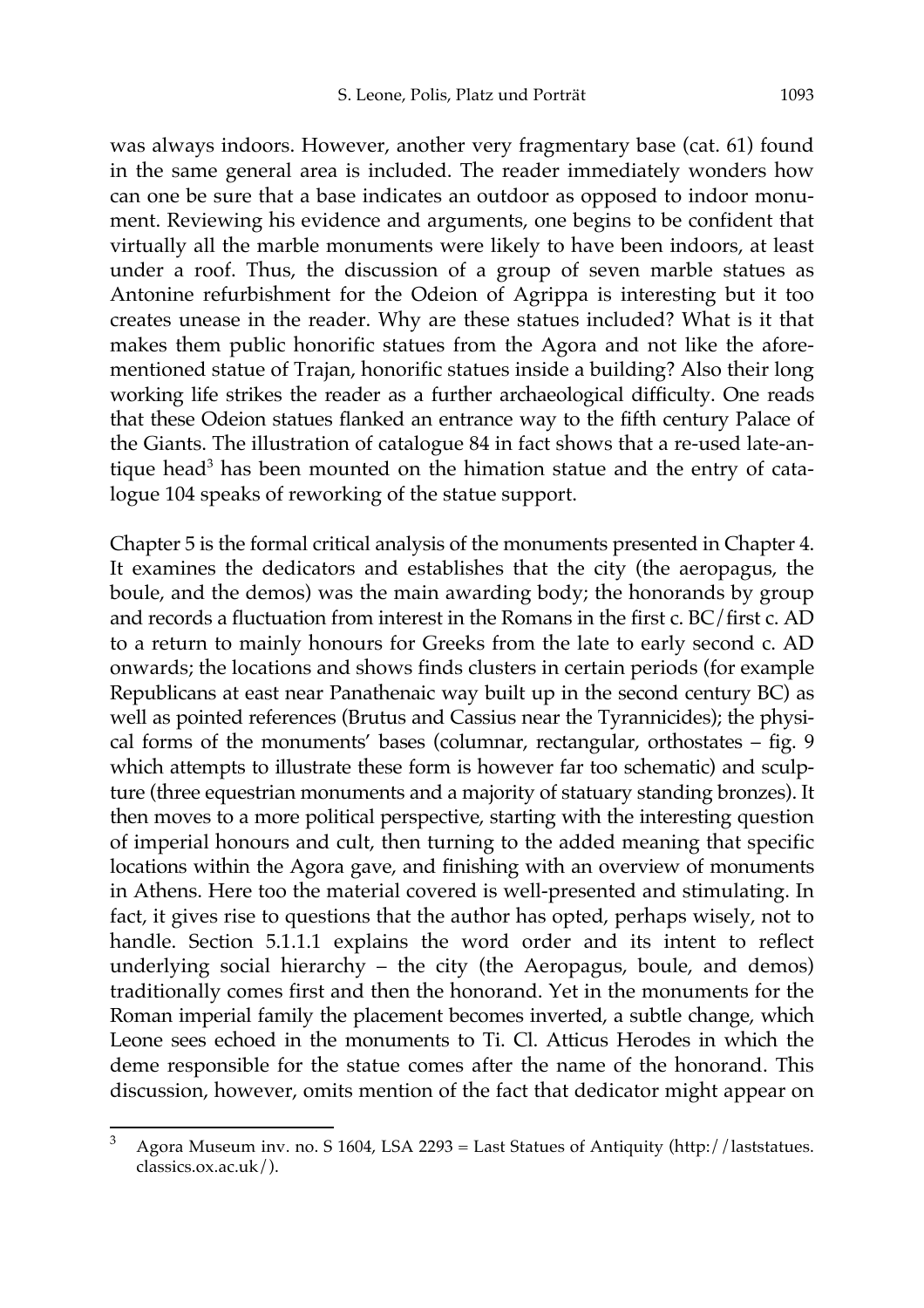crown mouldings (extremely apparent in his catalogue nos. 59, 65-69) which have become disassociated with their shafts as well as possibly on some part of an architectural frame into which a base was set. Similarly, the discussion's focus on nominative and accusative reminds the attentive reader that the monument of Attalos reused for Tiberius (cat. 37) features the Emperor's name in the dative – it is a dedication to him rather than a statue monument of him. In discussion of the imperial presence, the author, recording the limited number of bases, rightly informs the reader that the presence of emperors had other manifestations as the altars and statue of Trajan in the Library of Pantainos and a head of Septimius Severus found in the area of the Temple of Apollo Patroos demonstrate. In doing so however he reinforces the reader's frustration with the confusing limitation of the study to the open public space of the Agora which is hard to define and to the recurring archaeological problems. As Dillon (cited above) points out, the altars found in the Agora may not come from the Agora. What in fact is the rule or expectation for altars in the Agora?

Equally important and well-handled is the discussion of the connections of the Emperor and his family with cult complexes in the Agora – Claudius with Apollo Patroos (cat. 46), Caius Caesar with Ares (base from the Theatre of Dionysos), Livia Boulaia (cat. 36) with the Bouleuterion, Hadrian with Zeus Eleutherios (cat. 72) as well as votive references to emperors elsewhere in the city as Eleutherios. These associations set the imperial family on a level that is truly beyond other mortals. The reader remains curious to know however what a statue of Claudius as Apollo Patroos might have looked like (not just which leg bore the weight). We are more accustomed to the emperor as Zeus.

The section (5.1.2.5) dedicated to women also makes one pause. Beyond members of the Hellenistic and Julio-Claudian ruling families (Arsinoe and Berenice noted by Pausanias, and bases for Livia, Drusilla, and Agrippina the Younger), there are two monuments which include wives; that of a local Athenian and Roman office-holding bigwig Q. Trebellius Rufus features his wife, a priestess of Roma, and presumably small son (cat. 52) and a base for Atticus' wife by the deme Pandionis (cat. 80) probably accompanied a similar honour for him. Two other attestations for women are not strong; both cat. 99 and 100 are so fragmentary that they add little, both might easily have reached the Agora at a second moment, and one of the two (cat. 100) seems a base again for a couple. Finally, Varia Archelais, mother of the Proconsul L. Aemilius Iuncus (cat. 94) is an unusual base in which the woman and her son are in the nominative cases. This requires some explanation. Thus, is there really good evidence for honorific statues for women showing new social interaction in the Agora?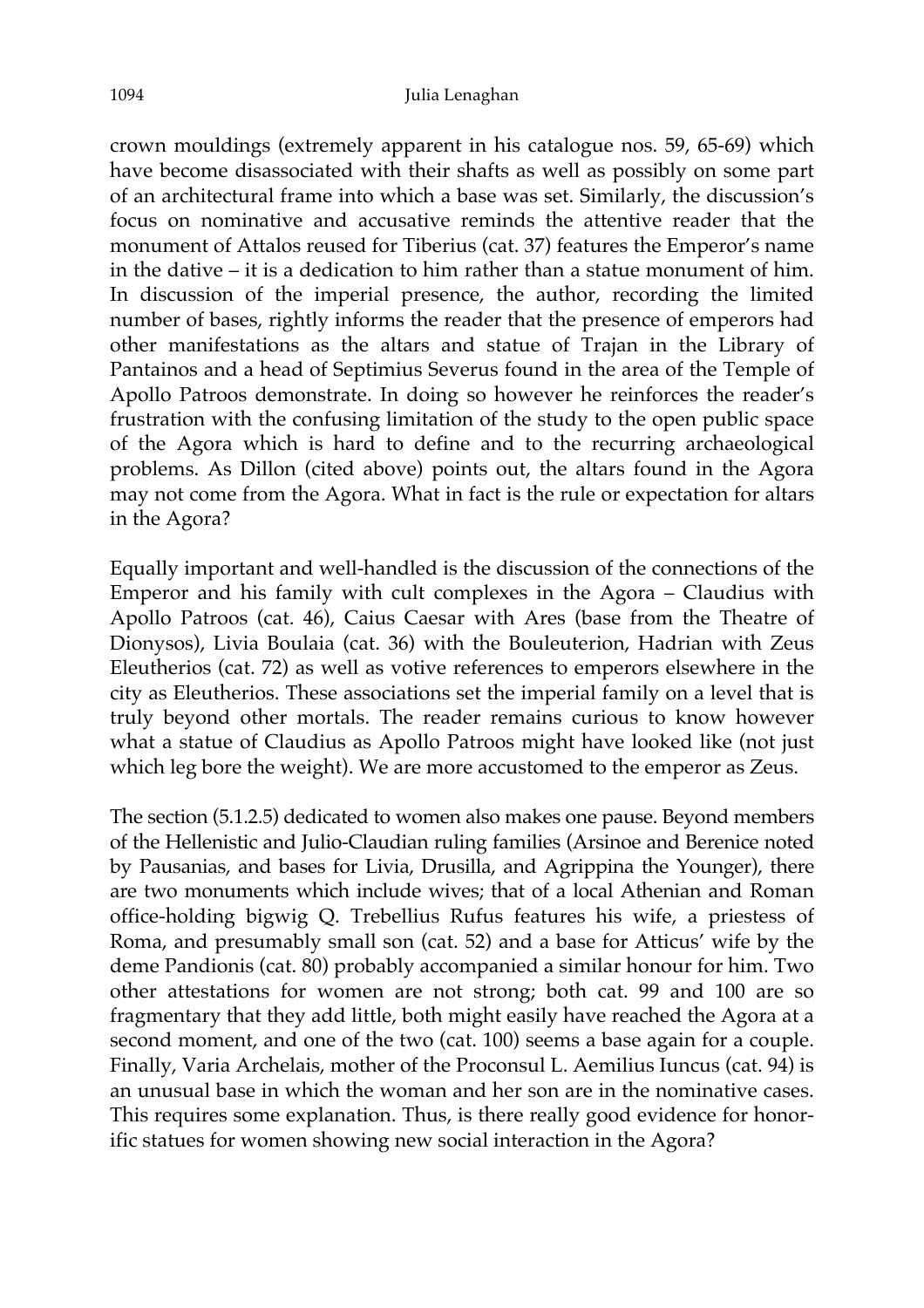In the comparative discussion in which other parts of the city are examined, facts about the Acropolis are particularly interesting. Bronze statuary dominates and there are far more indications of reuse of bases than in the Agora, suggesting that the city was less inclined to permit this. The multiple statues of Hadrian, both those in Olympeion erected by various Greek cities and especially those in the Theatre of Dionysos awarded by every deme, provide a point of reference, model, for those awarded to Ti. Cl. Atticus Herodes (and his wife) by all 13 demes. There one wonders about the probability of a twenty-six statue monument in the Agora and the security of the original location for these statues – most of the extant bases were found re-used in the church of Panagia Pyrgiotissa.

Chapter 6 considers the life of the Agora after the sack of the Heruli. It demonstrates that the tradition of honorific statuary diminishes but does not die out in Athens. This occurs all over the Roman world and in fact, Athens has a high number of late-antique statuary elements. Yet the Agora as a public space populated by traditional polis dedications ends in the fifth century. A columnar base for Eudocia, of the early fifth century, found near the Palace of the Giants, and the herm for Iamblichos, found near the Stoa of Attalos, an earlier object re-inscribed in the late fourth century, are cited as demonstrations of the last traces of the tradition. This reads convincingly but it perhaps ends the thematic discussion of the polis as an awarder of statues and the geographic-archaeological discussion of the Agora a bit too fast. For example, Julian reports Constantine's satisfaction at an armoured statue of himself set up by the Athenians (LSA 100) and a base for Rufus Festus of the mid fourth century (LSA 103), found on the Acropolis, was an honour put by the city in its traditional form – the aeropagus, the boule, and the demos. Although the function of the Agora changed with palatial domestic use, monuments needed to be disposed of and statuary, particularly marble statuary, continued to be prized. How many marble statues might have been brought into the area in the fifth century precisely for palatial decoration? Several re-carved marble were heads found in the Agora (one of which, noted above, is on a statue, cat. 84, from the Palace of the Giants). When would the marbles have ceased to have value?

The catalogue, practically the same length as the text of Chapters 1-6, consists of all secure, probable, and likely statue monuments that were on display in the public space of the Agora between 86 BC and 267. It is an extremely useful presentation of the 106 items that constitute the basis of the chronological discussions of Chapter 4 and the analysis of Chapter 5. Each entry has an easily legible chart that lists its evidence category or categories, date, and find loca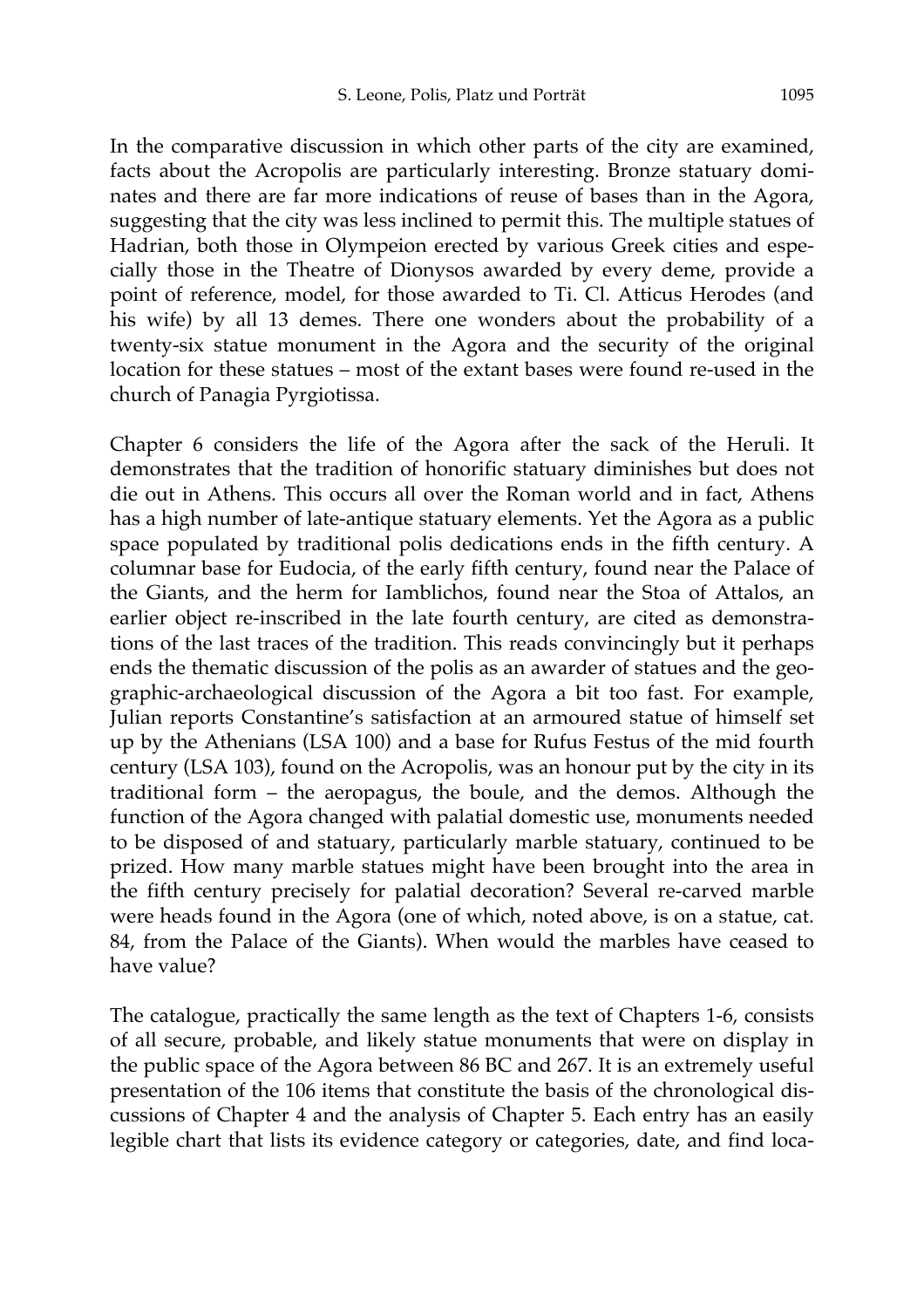tion followed by a brief discussion and bibliography. The discussion is always concise; perhaps even too much so, the single Latin inscription (cat. 50) passes without comment on the language. The discussion also focuses more often on the figure that might have gone on top than on the monument itself. For example, the base for Appius Claudius (cat. 7) has clamps cuttings which attach it to a block behind and no clear setting markings on its upper surface, so how are we to imagine the structure of this monument? The upper surfaces of the separately made crown mouldings, of which cat. 65-68 are surely a set from area of the Stoa of Attalos, get attention because they clearly supported bronzes. Yet crown mouldings by definition crown another element and since many of the other entries are rectangular shafts, one would be interested to know about which bases have the same dimensions and lack the dedicator and might have gone under these crown mouldings. The cuttings on the undersides of the blocks – perhaps difficult for Leone to access – would be relevant. Were these crown mouldings dowelled to the bases or simply fitted carefully on top? In the former case, there is some hope for mapping. In the entry on the only marble statue in the catalogue preserved with its plinth (cat. 104) no comment is made as to how it might have been set on its base. The bases for Drusilla and Agrippina are said to have lowered surfaces to receive a plinth and so to have supported marble statues.

During the reading of the text, a few questions had entered about context, the attribution of material to the open space of the Agora, and post-267 use of the Agora. The excellent catalogue inadvertently reinforced these. We are never told what makes an object secure, probable, or likely to have come from the Agora. Of the 104 entries from the Agora (106 minus the decree and the base from the Acropolis,) the find location of 12 is the post-Herulian wall; 8 to late antique constructions (one of these from the Palace of the Giants); five are ascribed to various functional water-related structures which seem late-antique if not later (cat. 71, the cuirassed statue used as drain cover, cat. 50 a marble head, cats. 83, 84, 86 are near aqueduct); 13 are re-used in the church; and 32 other are ascribed to structures (buildings, walls, and even a grave) that are post antique, Byzantine or modern. Thus, c. 60 percent of these objects continued to be used as building material after their original deployment as honorific monument. How do builders of the post Herulian wall, the late antique areas, and the post-antique constructions collect material? If cat. 81 for Lollianos found on the Acropolis can reasonably be assigned to the Agora on account of literary sources (L. notes this in his methodology in Chapter 1, p. 12), what else might have moved out and what might have moved in during various building projects? Probably there is little way now to gain a secure grasp on this issue. Dillon's archaeological approach is much more comforting